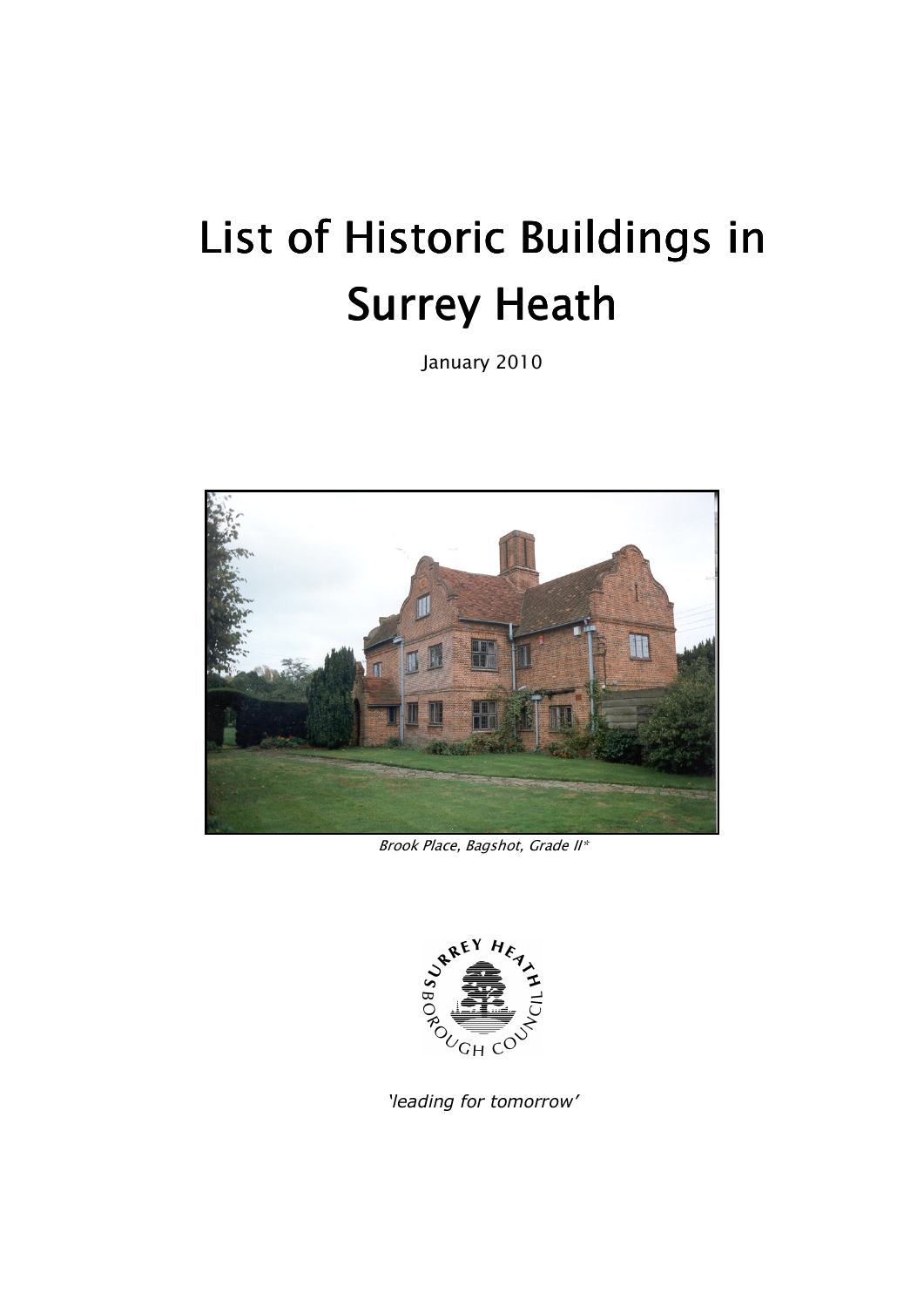### Introduction

The Borough of Surrey Heath has a small but interesting selection of historic buildings which the Council seeks to protect and preserve for the enjoyment of future generations. These have been afforded protection through their inclusion on the statutory or local lists. This booklet provides an overview of what listing means and identifies which buildings in Surrey Heath are currently included on these lists.

### THE STATUTORY LIST

## Why are buildings listed?

Historic buildings are part of our communal heritage, both locally and nationally. They provide a unique record of the craftsmanship of earlier generations.

These special buildings are a dwindling resource that cannot be replaced and must therefore be protected for the benefit of future generations. The stock of historic buildings is depleted not just through demolition, but also through neglect and insensitive or excessive alterations. Listing introduces a measure of control by placing special responsibilities on owners and the Local Planning Authority to ensure that buildings are properly maintained and are not altered or demolished without careful consideration through the listed building consent procedure.



Garrison Church of St. Barbara, Deepcut, Grade II

## Which buildings are listed and what do the grades mean?

Buildings are selected for inclusion on the list drawn up by the Department for Culture, Media and Sport (formerly the Department of National Heritage) following the recommendations of English Heritage. They are chosen for a number of reasons, including their architectural style, historical associations,

unusual construction methods or their value as part of an attractive group. As a rough rule of thumb, the older the building and the less it has been altered, the more likely it is to be listed. They can be large or small, grand or humble and can also include structures such as milestones, monuments, telephone boxes and village pumps.



### Milestone, London Road, Camberley, Local List

Listed buildings are given grades according to their relative importance. Grade I buildings are considered to be of 'exceptional interest' and represent only about 2% of all listed buildings. Grade II\* buildings are of 'particular importance' and may contain outstanding internal features. In England, only about 4% of all listed buildings fall into this category. The great majority (representing over 90% of all listings) are Grade II which are defined as those having 'special interest'. The same level of protection applies to a Grade II building as to one listed as Grade I.

The lists are not closed and more buildings will be added as further discoveries are made and perceptions about that which is architecturally or historically valuable change.

## What does the listing include?

When a building is listed, the listing applies to the entire building, inside and out. This includes any modern day extensions physically attached to the building as well as internal features that contribute to the building's character. In addition, any freestanding building or structure within the curtilage since before 1st July 1948 is also considered to be part of the listed building. Such structures may include the boundary walls, outbuildings, garden ornaments, and the like.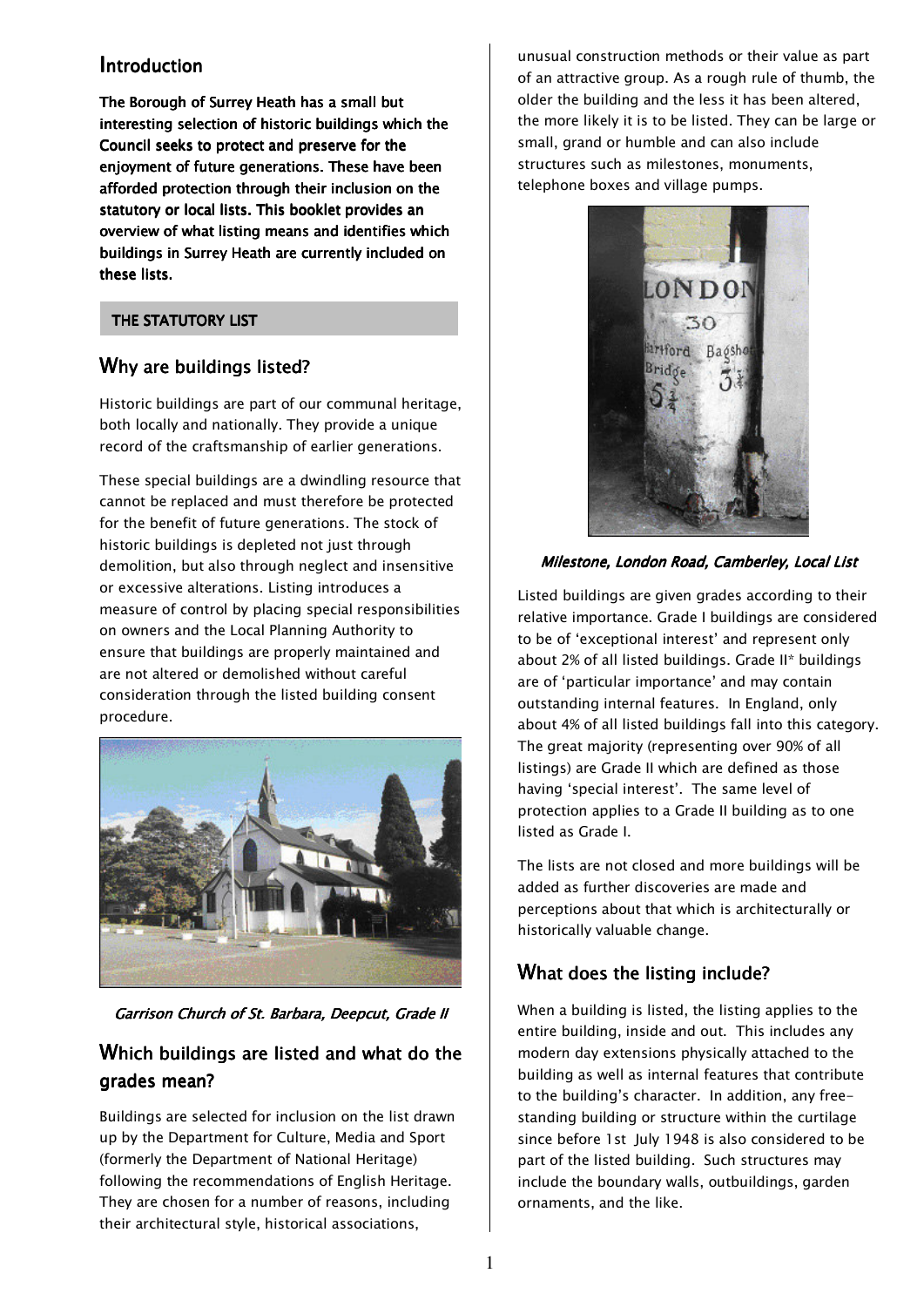## What is listed building consent?

The listing of a building does not necessarily mean that it must be preserved as a museum piece without any form of alteration or extension to suit modern day requirements. However, it is essential that listed building consent has been obtained from the Borough Council before any work which affects the character of the building is carried out. No fees are required. Failure to obtain such consent prior to carrying out works is a criminal offence which carries penalties of a fine or imprisonment, or both. Application forms for listed building consent and further guidance are available from Surrey Heath Borough Council or the Council's website (details on the back page).



Frimley Park Mansion, Frimley, Grade II

## Listed buildings in Surrey Heath

A national re-survey was completed in 1984 which has led to the statutory listing today of 178 buildings within Surrey Heath. The majority of these are listed as Grade II (97%); with five listed as Grade II\* and only one Grade I listing (the Church of St Lawrence in Chobham).

### LIST OF STRUCTURES OF LOCAL SIGNIFICANCE

The Borough also maintains a list of 'locally listed buildings' which have local architectural or historic significance. There are currently 198 locally listed buildings in Surrey Heath. They contribute greatly to the local character of the Borough and should be protected and retained whenever possible. 'Curtilage' buildings are not included in the listing. Works to locally listed buildings require only the normal planning permission. In considering such applications however, special regard will be given to retaining the character and appearance of the building.



Witwood, Park Street, Camberley, Grade II

The list on the following pages sets out the names, addresses and grades of statutorily listed and locally listed buildings in the Borough (in alphabetical street name order). This list has been compiled from the DOE/DCMS list of buildings of special architectural or historic interest (the statutory list) and the Surrey Heath Borough Council list of structures of local significance (the local list).

If in any doubt about whether a building is statutorily listed, please consult the DCMS list, which should always be taken as the definitive document. A copy of the list is available for inspection at the offices of Surrey Heath Borough Council or Surrey County Council.

## Further Information

A list of useful contacts is provided at the back of this booklet. In addition, the following information guides are available from Surrey Heath Borough Council's Planning Department and on the Council's website www.surreyheath.gov.uk:

- Guide to Making an Application for Listed Building Consent;
- Listed Buildings: An Owner's Guide;
- Guide to Prospective Householders: Thinking of Buying a Listed Building?

For further advice, or to discuss any of the information contained in this booklet, contact:

Planning Policy and Conservation Team Surrey Heath Borough Council Telephone: 01276 707 100 Email: planning.policy@surreyheath.gov.uk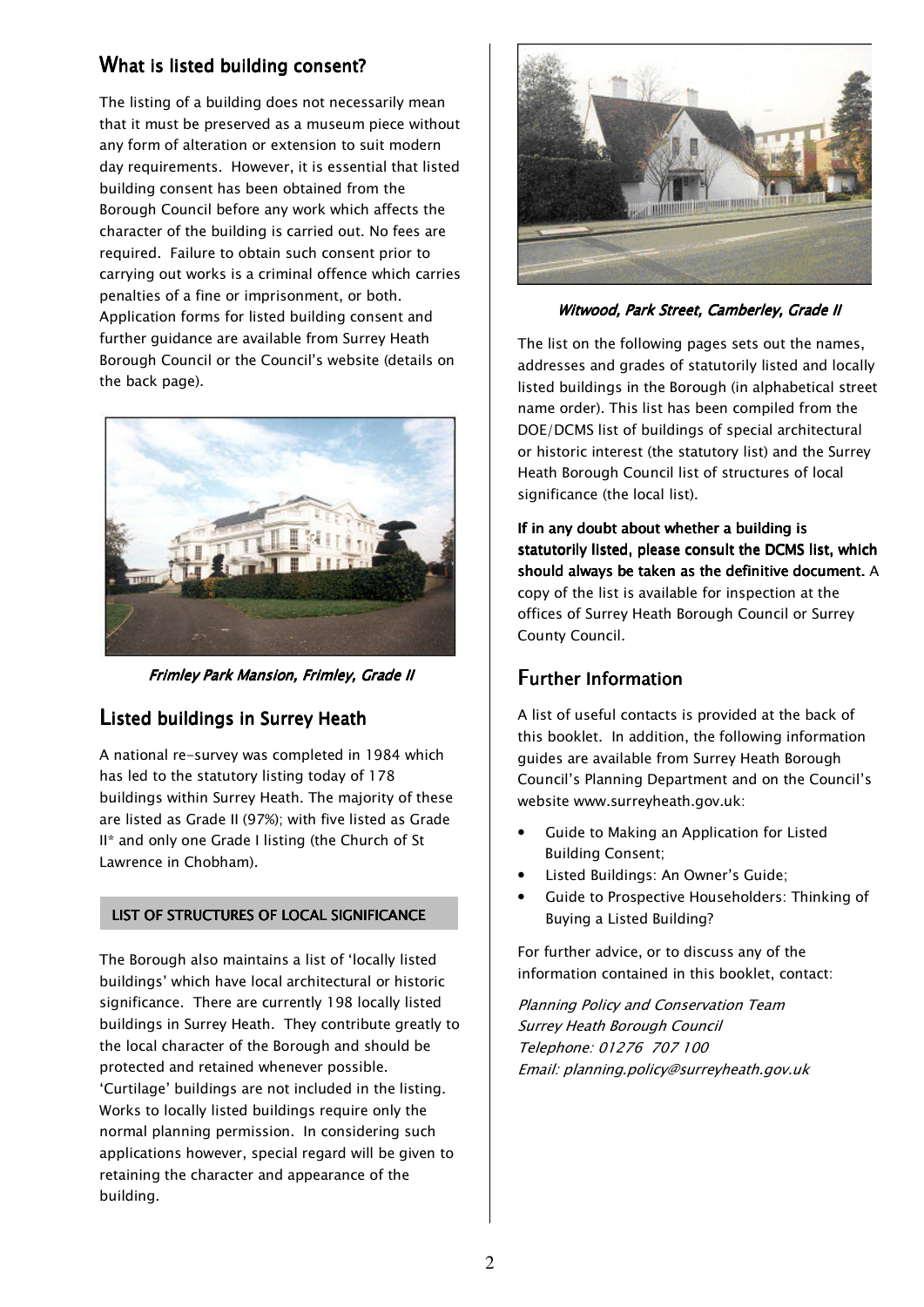# DOE/DCMS LIST OF BUILDINGS OF SPECIAL ARCHITECTURAL OR HISTORIC INTEREST AND

# SURREY HEATH BOROUGH COUNCIL LIST OF STRUCTURES OF LOCAL SIGNIFICANCE

| <b>NOTES</b>                            |                                |                                                                                                      |                            |  |  |
|-----------------------------------------|--------------------------------|------------------------------------------------------------------------------------------------------|----------------------------|--|--|
| List as at 1 April 2005                 |                                |                                                                                                      |                            |  |  |
|                                         |                                | Statutory listed buildings are given below in Italics and graded I, II* or II.                       |                            |  |  |
|                                         |                                | <b>PROPERTY</b>                                                                                      |                            |  |  |
| <b>STREET</b>                           | <b>TOWN/</b><br><b>VILLAGE</b> |                                                                                                      | <b>GRADE</b>               |  |  |
|                                         |                                |                                                                                                      |                            |  |  |
| A                                       |                                |                                                                                                      |                            |  |  |
| <b>APEX DRIVE</b>                       | Frimley                        | $1-40$                                                                                               | Local                      |  |  |
| <b>AVENUE THE</b>                       | Camberley                      | $\overline{4}$                                                                                       | Local                      |  |  |
| <b>AVENUE THE</b>                       | Camberley                      | 41, 43                                                                                               | Local                      |  |  |
| <b>AVENUE THE</b>                       | Camberley                      | 47, 49, 51                                                                                           | Local                      |  |  |
| <b>AVENUE THE</b>                       | Camberley                      | 57, Pinewood                                                                                         | Local                      |  |  |
| B                                       |                                |                                                                                                      |                            |  |  |
|                                         | Chobham                        |                                                                                                      | Local                      |  |  |
| <b>BAGSHOT ROAD</b>                     |                                | The Old Vicarage                                                                                     |                            |  |  |
| <b>BAGSHOT ROAD</b>                     | <b>Chobham</b>                 | Telephone Kiosk (K6) east of 'Browsers'                                                              | $I\!I$                     |  |  |
|                                         |                                | (listed under Vicarage Road, east of Chobham<br><b>Garden Centre</b> )                               |                            |  |  |
| <b>BAGSHOT ROAD</b>                     | <b>Chobham</b>                 | <b>Garden Wall 1 yard south of Frogpool House -</b><br>See also High St (listed under Vicarage Road) | $I\!I$                     |  |  |
| <b>BAGSHOT ROAD</b>                     | <b>Chobham</b>                 | 87 & 89 - See also 83-89 High Street (listed under<br><b>Vicarage Road</b> )                         | $I\!I$                     |  |  |
| <b>BAGSHOT ROAD</b>                     | West End                       | <b>Bourneside</b>                                                                                    | $\boldsymbol{\mathit{II}}$ |  |  |
| <b>BAGSHOT ROAD</b>                     | West End                       | <b>Bramble Cottage</b>                                                                               | Local                      |  |  |
| <b>BAGSHOT ROAD</b>                     | <b>West End</b>                | <b>Brook Place</b>                                                                                   | $II^*$                     |  |  |
| <b>BAGSHOT ROAD</b>                     | <b>West End</b>                | <b>Wall to Front of Brook Place</b>                                                                  | $I\!I$                     |  |  |
| <b>BAGSHOT ROAD</b>                     | West End                       | Cold Harbour                                                                                         | Local                      |  |  |
| <b>BAGSHOT ROAD</b>                     | West End                       | Hawthorn Cottage                                                                                     | Local                      |  |  |
| <b>BAGSHOT ROAD</b>                     | West End                       | Gordon's School (to include statue of General<br>Gordon on Camel)                                    | Local                      |  |  |
| <b>BAGSHOT ROAD</b>                     | <b>West End</b>                | <b>Maltmans</b>                                                                                      | $I\!I$                     |  |  |
| <b>BAGSHOT ROAD</b>                     | West End                       | Mulberry House                                                                                       | Local                      |  |  |
| <b>BAGSHOT ROAD</b>                     | <b>West End</b>                | <b>Pankhurst</b>                                                                                     | $I\!I$                     |  |  |
| <b>BAGSHOT ROAD</b>                     | <b>West End</b>                | <b>Penny Cottage</b>                                                                                 | I                          |  |  |
| <b>BAGSHOT ROAD</b>                     | West End                       | Penny Fields                                                                                         | Local                      |  |  |
| <b>BAGSHOT ROAD</b>                     | West End                       | <b>Timbers</b>                                                                                       | Local                      |  |  |
| <b>BAGSHOT ROAD</b>                     | West End                       | The Old Forge                                                                                        | Local                      |  |  |
| <b>BAGSHOT ROAD</b>                     | West End                       | White Down Cottage                                                                                   | Local                      |  |  |
| <b>BELDAM BRIDGE RD</b>                 | <b>West End</b>                | <b>Beldam Bridge Farm House</b>                                                                      | $I\!I$                     |  |  |
| <b>BELDAM BRIDGE RD</b>                 | <b>West End</b>                | <b>Barn 20 yards SW of Beldam Bridge Farm House</b>                                                  | $I\!I$                     |  |  |
| <b>BELDAM BRIDGE RD</b>                 | West End                       | Queens Lodge                                                                                         | Local                      |  |  |
| <b>BENNER LANE</b>                      | <b>West End</b>                | <b>Malthouse Farm House</b>                                                                          | I                          |  |  |
| <b>BENNER LANE</b>                      | <b>West End</b>                | <b>Granary 25 yards east of Malthouse Farm</b>                                                       | I                          |  |  |
| <b>BENNER LANE</b>                      | West End                       | The Inglenook, 67                                                                                    | Local                      |  |  |
| <b>BLACKSTROUDE LANE</b><br><b>EAST</b> | <b>West End</b>                | <b>Brooklands Farm House</b>                                                                         | $I\!I$                     |  |  |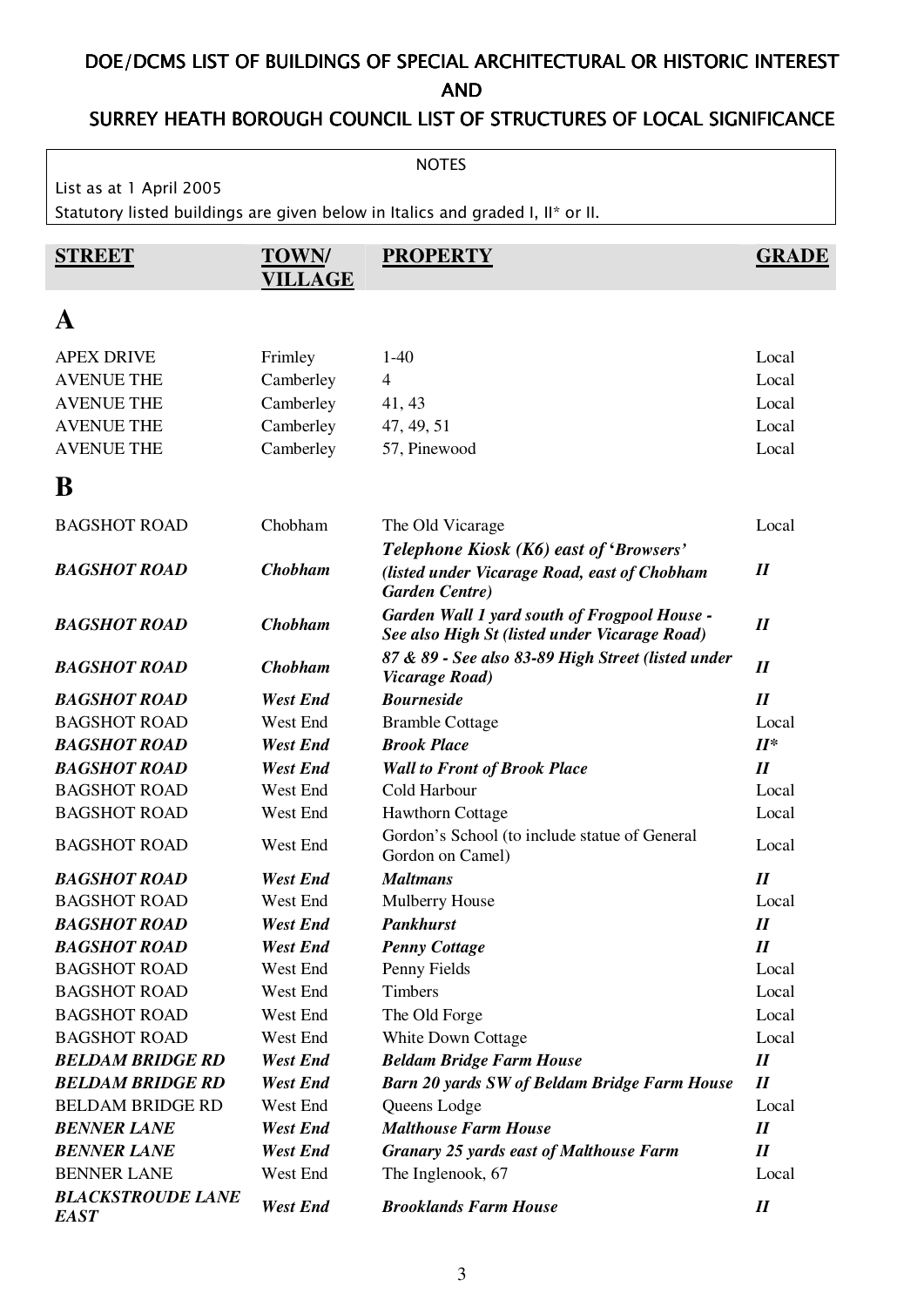# **STREET TOWN/**

# **VILLAGE**

**PROPERTY GRADE**

| <b>BLACKSTROUDE LANE</b><br><b>EAST</b> | <b>West End</b>  | <b>Barn 30 yards to South of House</b>                       | $\boldsymbol{\mathit{II}}$ |
|-----------------------------------------|------------------|--------------------------------------------------------------|----------------------------|
| <b>BRANKSOME PARK RD</b>                | Camberley        | <b>Tudor Hall</b>                                            | Local                      |
| <b>BRENTMOOR ROAD</b>                   | <b>West End</b>  | <b>Brentmoor Dene House (listed under Brentmoor</b><br>Lane) | $I\!I$                     |
| <b>BRENTMOOR ROAD</b>                   | West End         | <b>Brentmoor</b>                                             | Local                      |
| <b>BRENTMOOR ROAD</b>                   | West End         | <b>Burnstubb Farm</b>                                        | Local                      |
| <b>BRENTMOOR ROAD</b>                   | West End         | Hagthorne                                                    | Local                      |
| <b>BRENTMOOR ROAD</b>                   | West End         | <b>Stone Cottage</b>                                         | Local                      |
| <b>BRIDGE ROAD</b>                      | <b>Bagshot</b>   | Hartdene Cottage                                             | Local                      |
| <b>BRIDGE ROAD</b>                      | <b>Bagshot</b>   | <b>Queen Anne House</b>                                      | $\boldsymbol{\mathit{II}}$ |
| <b>BRIMSHOT LANE</b>                    | Chobham          | 25, Ha'penny Cottage                                         | Local                      |
| <b>BRIMSHOT LANE</b>                    | Chobham          | 39, Greensleeves                                             | Local                      |
| <b>BROADWAY ROAD</b>                    | Windlesham       | Lee Lane Farmhouse                                           | $I\!I$                     |
| <b>BROADWAY ROAD</b>                    | Windlesham       | <b>Rectory Farm House</b>                                    | $\boldsymbol{\mathit{II}}$ |
| <b>BROADWAY ROAD</b>                    | Windlesham       | <b>Barn 20 yds off Rectory Farm House</b>                    | $\boldsymbol{\mathit{II}}$ |
| <b>BURR HILL LANE</b>                   | <b>Chobham</b>   | <b>Burr Hill Cottage</b>                                     | $I\!I$                     |
| <b>BURROW HILL GREEN</b>                | Chobham          | 13-15, The Four Horseshoes                                   | Local                      |
| <b>BURROW HILL GREEN</b>                | Chobham          | 21, Rowan House                                              | Local                      |
| C                                       |                  |                                                              |                            |
| <b>CASTLE GROVE ROAD</b>                | Chobham          | Hazeldene House                                              | Local                      |
| <b>CASTLE GROVE ROAD</b>                | <b>Chobham</b>   | <b>Pond House</b>                                            | $I\!I$                     |
| <b>CASTLE GROVE ROAD</b>                |                  |                                                              |                            |
| (Note: see under High                   | <b>Chobham</b>   | <b>Castle Grove House</b>                                    | $I\!I$                     |
| <b>Street for Grants Cottage)</b>       |                  |                                                              |                            |
| <b>CEDAR LANE</b>                       | Frimley          | $1-7$ (odd)                                                  | Local                      |
| <b>CEDAR LANE</b>                       | Frimley          | <b>Little Priory</b>                                         | Local                      |
| <b>CHERTSEY ROAD</b>                    | <b>Chobham</b>   | 14, Coopers Lodge                                            | I                          |
| <b>CHERTSEY ROAD</b>                    | Chobham          | Copyhold                                                     | Local                      |
| <b>CHERTSEY ROAD</b>                    | <b>Chobham</b>   | 1, Pear Tree House                                           | $\boldsymbol{H}$           |
| <b>CHERTSEY ROAD</b>                    | <b>Chobham</b>   | 5 (Old Pound Cottage)                                        | $\boldsymbol{\mathit{II}}$ |
| <b>CHERTSEY ROAD</b>                    | Windlesham       | 69, 71, 73                                                   | Local                      |
| <b>CHERTSEY ROAD</b>                    | Windlesham       | The Gatehouse, Ribsden Holt                                  | Local                      |
| <b>CHERTSEY ROAD</b>                    | Windlesham       | Brick Wall to East of The Gatehouse                          | Local                      |
| <b>CHERTSEY ROAD</b>                    | Windlesham       | Flats 1 (Gunners Meadow), 2, 3 & 4 Gunners                   | Local                      |
| <b>CHERTSEY ROAD</b>                    | Windlesham       | The Brickmakers Arms                                         | Local                      |
| <b>CHERTSEY ROAD</b>                    | Windlesham       | The Clock Tower in grounds of the BOC Group                  | Local                      |
| <b>CHOBHAM ROAD</b>                     | <b>Chobham</b>   | <b>Memorial Cross, Chobham Common</b>                        | $\boldsymbol{\mathit{II}}$ |
| <b>CHOBHAM PARK LANE</b>                | <b>Chobham</b>   | <b>Chobham Park House</b>                                    | $\boldsymbol{\mathit{II}}$ |
| <b>CHURCH HILL/</b>                     |                  |                                                              |                            |
| <b>CRAWLEY RIDGE</b>                    | <b>Camberley</b> | <b>Church of St. Pauls</b>                                   | $I\!I$                     |
| <b>CHURCH HILL</b>                      | Camberley        | 1, Broad Eaves                                               | Local                      |
| <b>CHURCH HILL</b>                      | Camberley        | 13, Church Hill Cottage and Wall                             | Local                      |
| <b>CHURCH HILL</b>                      | Camberley        | 9, Heatherbank House                                         | Local                      |
| <b>CHURCH HILL</b>                      | Camberley        | 11, Heatherbank Cottage                                      | Local                      |
| <b>CHURCH HILL</b>                      | Camberley        | 16                                                           | Local                      |
| <b>CHURCH HILL</b>                      | Camberley        | 18, Sandstones                                               | Local                      |
| <b>CHURCH LANE</b>                      | <b>Bisley</b>    | The Old Cottage                                              | $I\!I$                     |
|                                         |                  |                                                              |                            |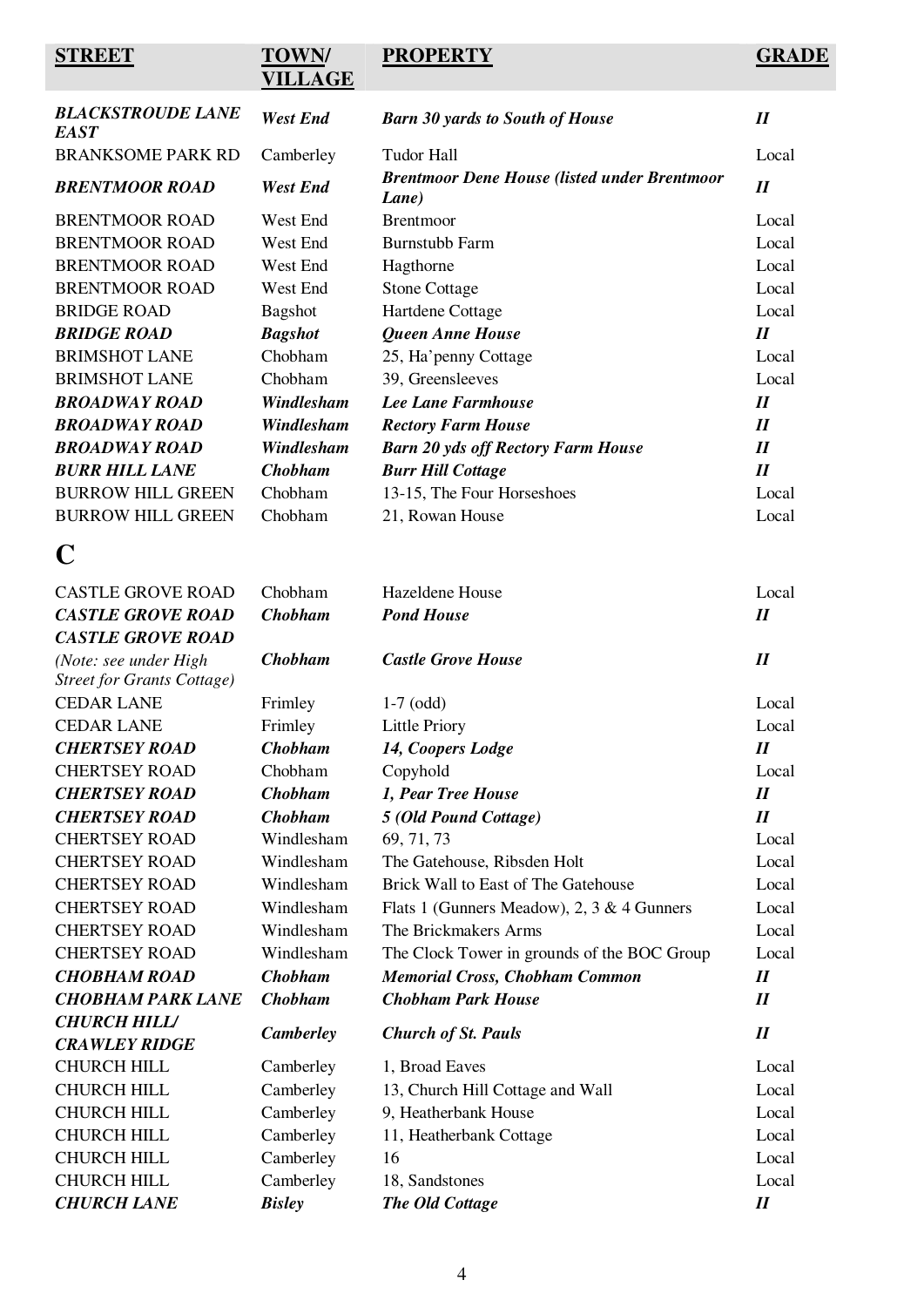| <b>STREET</b>                      | <b>TOWN/</b><br><b>VILLAGE</b> | <b>PROPERTY</b>                                                             | <b>GRADE</b>               |
|------------------------------------|--------------------------------|-----------------------------------------------------------------------------|----------------------------|
| <b>CHURCH LANE</b>                 | <b>Bisley</b>                  | <b>Church of St. John the Baptist</b>                                       | $II^*$                     |
| <b>CHURCH ROAD</b>                 | <b>Bagshot</b>                 | 8-34 (even)                                                                 | Local                      |
| <b>CHURCH ROAD</b>                 | <b>Bagshot</b>                 | 36                                                                          | Local                      |
| <b>CHURCH ROAD</b>                 | <b>Bagshot</b>                 | <b>Church of St. Anne</b>                                                   | $\boldsymbol{\mathit{II}}$ |
| <b>CHURCH ROAD</b>                 | <b>Bagshot</b>                 | Horse Trough and Drinking Fountain                                          | Local                      |
| <b>CHURCH ROAD</b>                 | <b>Bagshot</b>                 | 2, Watchers Cottage                                                         | Local                      |
| <b>CHURCH ROAD</b>                 | <b>Bagshot</b>                 | 13-15 (odd), Florence Villas                                                | Local                      |
| <b>CHURCH ROAD</b>                 | <b>Bagshot</b>                 | 44-48, The Mill                                                             | Local                      |
| <b>CHURCH ROAD</b>                 | <b>Bagshot</b>                 | 17, Newstead                                                                | Local                      |
| <b>CHURCH ROAD</b>                 | <b>Bagshot</b>                 | 19, Lilac Cottage                                                           | Local                      |
| <b>CHURCH ROAD</b>                 | Frimley                        | Frimley and Camberley District Hospital                                     | Local                      |
| <b>CHURCH ROAD</b>                 | West End                       | Holy Trinity Church                                                         | Local                      |
| <b>CHURCH ROAD</b>                 | Windlesham                     | <b>Church of St. John the Baptist</b>                                       | $I\!I$                     |
| <b>CHURCH ROAD</b>                 | Windlesham                     | Chest Tomb 3 yards south of south wall of Church<br>of St. John the Baptist | $I\!I$                     |
| <b>CHURCH ROAD</b>                 | <b>Windlesham</b>              | Birch Tomb 1 yard south of south aisle of Church<br>of St John the Baptist  | $\boldsymbol{\mathit{II}}$ |
| <b>CHURCH ROAD</b>                 | Windlesham                     | Jenkins Tomb 2 yards east of Church of St. John<br>the Baptist              | $I\!I$                     |
| <b>CHURCH ROAD</b>                 | Windlesham                     | <b>Cedars Court and Cedar House (formerly listed as</b><br>the Cedars)      | $I\!I$                     |
| <b>CHURCH ROAD</b>                 | Windlesham                     | <b>Birch Hall</b>                                                           | $I\!I$                     |
| <b>CHURCH ROAD</b>                 | Windlesham                     | Cedars Lodge                                                                | Local                      |
| <b>CHURCH ROAD</b>                 | Windlesham                     | 1 and 2 Heydon Cottages                                                     | Local                      |
| <b>CHURCH ROAD</b>                 | Windlesham                     | Audley Cottage and Corner Cottage                                           | Local                      |
| <b>CHURCH ROAD</b>                 | Windlesham                     | Vine Cottage                                                                | Local                      |
| <b>CHURCH ROAD</b>                 | Windlesham                     | Garden Cottage                                                              | Local                      |
| <b>CHURCH ROAD</b>                 | Windlesham                     | <b>Sherwood House Coach House</b>                                           | Local                      |
| <b>CHURCH ROAD</b>                 | Windlesham                     | The Hedges                                                                  | Local                      |
| <b>CHURCH ROAD</b>                 | Windlesham                     | <b>Whitmore Farm</b>                                                        | Local                      |
| <b>CLAPPERS LANE</b>               | <b>Chobham</b>                 | <b>Bourne Brook Cottage</b>                                                 | $\boldsymbol{\mathit{II}}$ |
| <b>CLEWS LANE</b>                  | <b>Bisley</b>                  | <b>Clews Farm House</b>                                                     | $II^*$                     |
| <b>CLEWS LANE</b>                  | <b>Bisley</b>                  | <b>Barn 15 yards east of Clews Farm House</b>                               | $I\!I$                     |
| <b>CLEWS LANE</b>                  | <b>Bisley</b>                  | Holy Well of St. John the Baptist                                           | $I\!I$                     |
| <b>COLLEGE RIDE</b>                | <b>Bagshot</b>                 | 2, Church Lodge and Gates                                                   | Local                      |
| <b>COLLEGE RIDE</b>                | <b>Bagshot</b>                 | Pennyhill Park Lodge/Gatehouse                                              | Local                      |
| <b>COLLEGE RIDE (London</b><br>Rd) | <b>Bagshot</b>                 | Pennyhill Park Hotel                                                        | Local                      |
| <b>COLLEGE RIDE</b>                | <b>Bagshot</b>                 | 95, Wellington Cottage                                                      | Local                      |
| <b>COLLEGE RIDE</b>                | <b>Bagshot</b>                 | Pinewood                                                                    | Local                      |
| <b>CRAWLEY DRIVE</b>               | Camberley                      | Anchorage                                                                   | Local                      |
| <b>CRAWLEY DRIVE</b>               | Camberley                      | <b>Two Pillars</b>                                                          | Local                      |
| <b>CRAWLEY HILL</b>                | Camberley                      | 11, Betterwords                                                             | Local                      |
| <b>CRAWLEY HILL</b>                | Camberley                      | 22, Mylesdown                                                               | Local                      |
| <b>CRAWLEY HILL</b>                | Camberley                      | 2, The Gatehouse (formerly Waverley Cottage)                                | Local                      |
| <b>CRAWLEY RIDGE</b>               | Camberley                      | Frimley Hall Hotel                                                          | Local                      |
| <b>CROSS LANE</b>                  | <b>Frimley Green</b>           | <b>Cross Farm House</b>                                                     | $I\!I$                     |
| <b>CROSS LANE</b>                  | <b>Frimley Green</b>           | <b>Cross Cottage</b>                                                        | $I\!I$                     |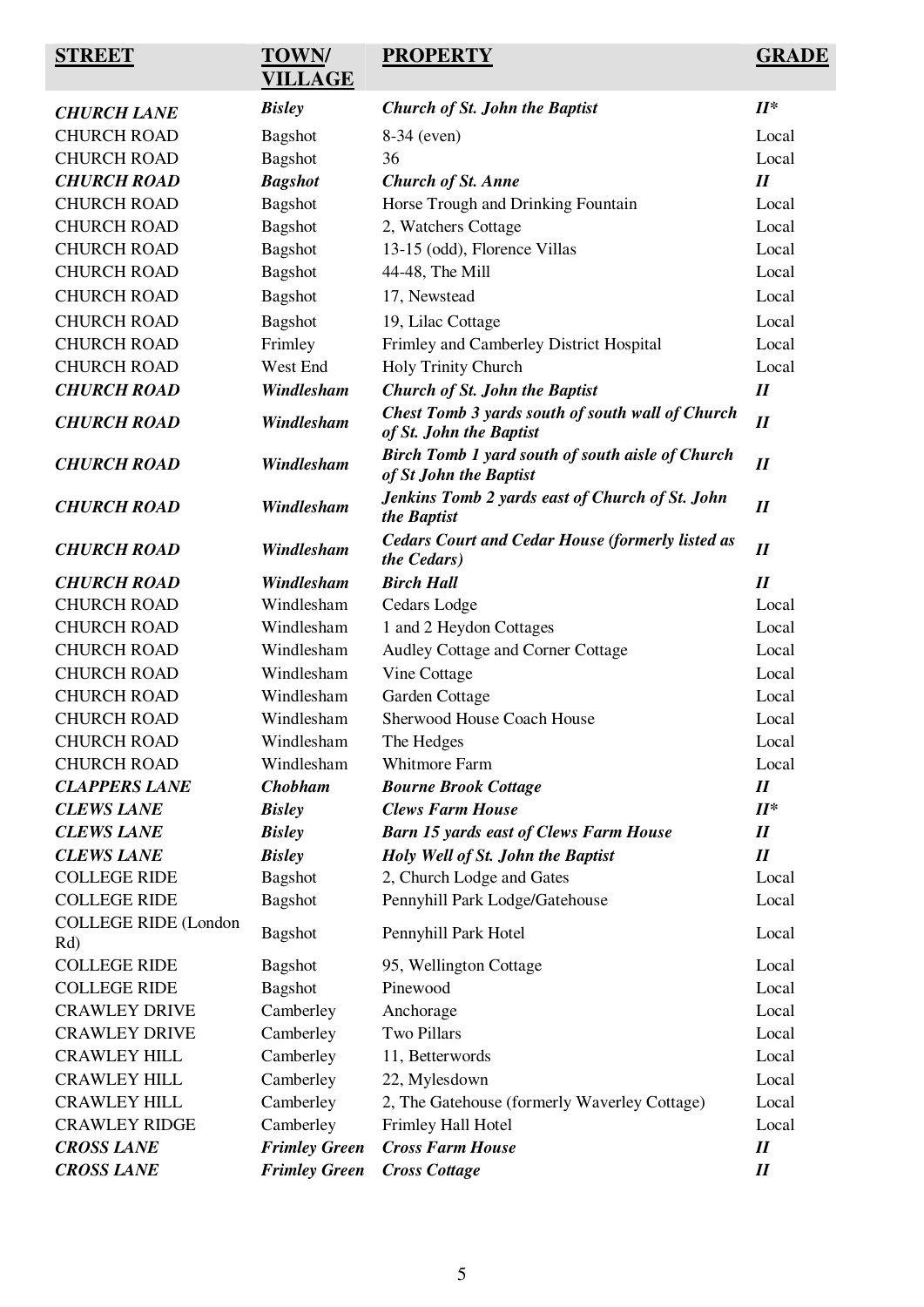**STREET** 

# **VILLAGE**

**PROPERTY GRADE**

# **D, E**

| <b>DEEPCUT BRIDGE RD</b> | <b>Deepcut</b> | <b>Garrison Church of St. Barbara</b> | $\boldsymbol{\mathit{II}}$ |
|--------------------------|----------------|---------------------------------------|----------------------------|
| DEEPCUT BRIDGE RD        | Deepcut        | <b>Frimhurst Cottages</b>             | Local                      |
| DEEPCUT BRIDGE RD        | Deepcut        | Alma House                            | Local                      |

# **F**

| <b>FENNS LANE</b>        | West End             | Fenns Farm                                                                    | Local                      |
|--------------------------|----------------------|-------------------------------------------------------------------------------|----------------------------|
| <b>FENNS LANE</b>        | West End             | Heathermead                                                                   | Local                      |
| <b>FELLOW GREEN</b>      | <b>West End</b>      | 19, Rose Cottage                                                              | $\boldsymbol{\mathit{II}}$ |
| <b>FIELD LANE</b>        | Frimley              | 8 (formerly Drum and Monkey Cottage)                                          | Local                      |
| <b>FORD ROAD</b>         | <b>Bisley</b>        | Ford Farm                                                                     | Local                      |
| <b>FORD ROAD</b>         | <b>Bisley</b>        | Springfield Cottage                                                           | Local                      |
| <b>FORD ROAD</b>         | <b>Chobham</b>       | <b>Shrubbs Farmhouse</b>                                                      | $\boldsymbol{\mathit{II}}$ |
| <b>FORD ROAD</b>         | Chobham              | The Ford                                                                      | Local                      |
| <b>FORD ROAD</b>         | West End             | Lucas Green Cottage                                                           | Local                      |
| <b>FRANCE HILL DRIVE</b> | Camberley            | Camberley Adult Education Centre (listed as<br>Camberley County First School) | Local                      |
| <b>FRIMLEY GREEN RD</b>  | <b>Frimley</b>       | <b>Church of St. Peter</b>                                                    | $\boldsymbol{\mathit{II}}$ |
| <b>FRIMLEY GREEN RD</b>  | <b>Frimley Green</b> | Frimley Church of England Primary School                                      | Local                      |
| FRIMLEY HIGH ST          | Frimley              | 70                                                                            | Local                      |
| <b>FRIMLEY HIGH ST</b>   | <b>Frimley</b>       | 72-74 (listed as Anglia Building Society)                                     | $\boldsymbol{\mathit{II}}$ |
| <b>FRIMLEY HIGH ST</b>   | Frimley              | 76                                                                            | Local                      |
| <b>FRIMLEY HIGH ST</b>   | Frimley              | 11-13, Maybury House                                                          | Local                      |
|                          |                      |                                                                               |                            |
| <b>FRIMLEY HIGH ST</b>   | Frimley              | The Railway Arms                                                              | Local                      |
| <b>FRIMLEY HIGH ST</b>   | <b>Frimley</b>       | <b>The White Hart Public House</b>                                            | $I\!I$                     |
| <b>FRIMLEY ROAD</b>      | Camberley            | 31                                                                            | Local                      |
| <b>FRIMLEY ROAD</b>      | <b>Camberley</b>     | <b>Frimley Park Mansion</b>                                                   | $\boldsymbol{H}$           |
| <b>FRIMLEY ROAD</b>      | Camberley            | 133, 135 Park Cottages                                                        | Local                      |

# **G**

| <b>GUILDFORD ROAD</b>                  | (listed as<br>Deepcut) | <b>Deepcut Place</b>                                  | $\boldsymbol{\mathit{II}}$ |
|----------------------------------------|------------------------|-------------------------------------------------------|----------------------------|
|                                        | <b>Frimley Green</b>   |                                                       |                            |
| <b>GUILDFORD ROAD</b>                  | Deepcut                | The tower to Ketton Dene                              | Local                      |
| <b>GUILDFORD ROAD</b>                  | <b>Bisley</b>          | 361, The Willows                                      | Local                      |
| <b>GUILDFORD ROAD</b>                  | <b>Bisley</b>          | 320, Pound Cottage                                    | $\boldsymbol{\mathit{II}}$ |
| <b>GUILDFORD ROAD</b>                  | <b>Bagshot</b>         | Railway Bridge                                        | Local                      |
| <b>GUILDFORD ROAD</b>                  | <b>Bagshot</b>         | Railings and Gates of 1, 3, 5, $& 7$                  | Local                      |
| <b>GUILDFORD ROAD</b>                  | <b>Bagshot</b>         | 27, Peel House                                        | Local                      |
| <b>GROVE THE</b>                       | Frimley                | 11, Middle Gingers                                    | $\boldsymbol{\mathit{II}}$ |
| <b>GRAND AVENUE</b>                    | Camberley              | 1-5 (see 229, 231, London Road)                       | Local                      |
| <b>GRACIOUS POND RD</b>                | Chobham                | Thatched Cottage in grounds of Gracious Pond<br>House | Local                      |
| <b>GRACIOUS POND RD</b>                | Chobham                | Gracious Pond Farm                                    | Local                      |
| <b>GRACIOUS POND RD</b><br>$($ off $)$ | Chobham                | <b>Langshott Poultry Farm</b>                         | Local                      |
|                                        |                        |                                                       |                            |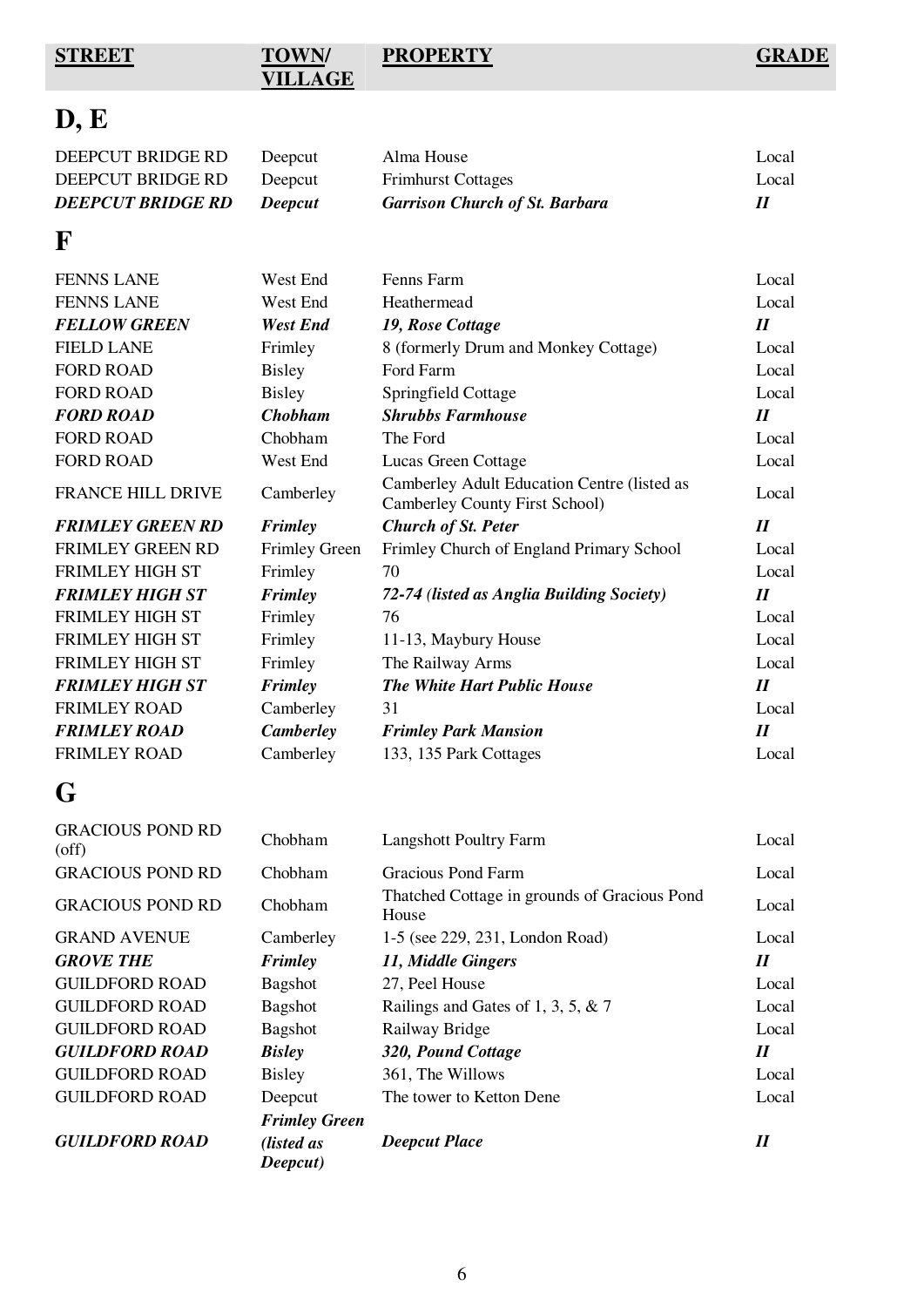# **STREET TOWN/**

# **VILLAGE**

# **PROPERTY GRADE**

| <b>GUILDFORD ROAD</b> | <b>Frimley Green</b> | <b>Frimhurst Lodge (formerly listed as Canal</b><br>Cottage) | 11                         |
|-----------------------|----------------------|--------------------------------------------------------------|----------------------------|
| <b>GUILDFORD ROAD</b> | <b>Frimley Green</b> | Frimley Lodge                                                | Local                      |
| <b>GUILDFORD ROAD</b> | <b>Frimley Green</b> | The Kings Head                                               | Local                      |
| <b>GUILDFORD ROAD</b> | Lightwater           | 142 (Pleasant Cottage)                                       | $\boldsymbol{\mathit{II}}$ |
| <b>GUILDFORD ROAD</b> | <b>West End</b>      | 89, Fellow Green House (listed as Feltons)                   | $\boldsymbol{H}$           |
| <b>GUILDFORD ROAD</b> | West End             | 124 & 126 (Fellow Green Cottage and the White<br>House)      | $I\!I$                     |
| <b>GUILDFORD ROAD</b> | West End             | 164, Newbridge Cottage                                       | Local                      |

# **H, I, J**

| <b>HALEBOURNE LANE</b> | West End             | Halebourne House                                                                               | Local  |
|------------------------|----------------------|------------------------------------------------------------------------------------------------|--------|
| <b>HALF MOON ST</b>    | Bagshot              | 1, 2 & 3                                                                                       | Local  |
| <b>HATCHES THE</b>     | <b>Frimley Green</b> | 5, Bedfords Farm House                                                                         | $I\!I$ |
| <b>HATCHES THE</b>     | <b>Frimley Green</b> | 7, The Barn                                                                                    | $I\!I$ |
| <b>HATTON HILL</b>     | Windlesham           | <b>Hatton Hill</b>                                                                             | Local  |
| <b>HATTON HILL</b>     | Windlesham           | The Coach House                                                                                | Local  |
| <b>HENLEY DRIVE</b>    | <b>Frimley Green</b> | 20, Moor Farm                                                                                  | Local  |
| <b>HIGGS LANE</b>      | <b>Bagshot</b>       | 2-4 (formerly 1 Brook Cottage, 63 London Road)                                                 | Local  |
| <b>HIGHAMS LANE</b>    | Chobham              | Valley End School                                                                              | Local  |
| <b>HIGHAMS LANE</b>    | Chobham              | <b>Rose Cottage</b>                                                                            | Local  |
| <b>HIGH STREET</b>     | Bagshot              | 2, The Cedars                                                                                  | Local  |
| <b>HIGH STREET</b>     | <b>Bagshot</b>       | 1, The Fighting Cocks PH                                                                       | Local  |
| <b>HIGH STREET</b>     | <b>Bagshot</b>       | 26, 28                                                                                         | Local  |
| <b>HIGH STREET</b>     | <b>Bagshot</b>       | 41                                                                                             | Local  |
| <b>HIGH STREET</b>     | <b>Bagshot</b>       | 43                                                                                             | Local  |
| <b>HIGH STREET</b>     | <b>Bagshot</b>       | 44                                                                                             | $II^*$ |
| <b>HIGH STREET</b>     | <b>Bagshot</b>       | 45                                                                                             | Local  |
| <b>HIGH STREET</b>     | Bagshot              | 46                                                                                             | Local  |
| <b>HIGH STREET</b>     | Bagshot              | 49, 51                                                                                         | Local  |
| <b>HIGH STREET</b>     | Bagshot              | 57, 59                                                                                         | Local  |
| <b>HIGH STREET</b>     | <b>Bagshot</b>       | 85, 87                                                                                         | Local  |
| <b>HIGH STREET</b>     | <b>Bagshot</b>       | $25-31$ (odd)                                                                                  | $I\!I$ |
| <b>HIGH STREET</b>     | <b>Bagshot</b>       | 63 (Library)                                                                                   | $I\!I$ |
| <b>HIGH STREET</b>     | <b>Bagshot</b>       | $75-79$ (odd)                                                                                  | $I\!I$ |
| <b>HIGH STREET</b>     | <b>Bagshot</b>       | 54-56 The Three Mariners PH and cottage to west<br>(formerly listed as the Three Mariners Inn) | $I\!I$ |
| <b>HIGH STREET</b>     | Camberley            | 24, 26                                                                                         | Local  |
| <b>HIGH STREET</b>     | Chobham              | $\overline{2}$                                                                                 | Local  |
| <b>HIGH STREET</b>     | Chobham              | 49                                                                                             | Local  |
| <b>HIGH STREET</b>     | Chobham              | 51                                                                                             | Local  |
| <b>HIGH STREET</b>     | Chobham              | 53                                                                                             | Local  |
| <b>HIGH STREET</b>     | Chobham              | 55                                                                                             | Local  |
| <b>HIGH STREET</b>     | Chobham              | 68                                                                                             | Local  |
| <b>HIGH STREET</b>     | Chobham              | 70                                                                                             | Local  |
| <b>HIGH STREET</b>     | Chobham              | 90, 92                                                                                         | Local  |
| <b>HIGH STREET</b>     | Chobham              | 94                                                                                             | Local  |
| <b>HIGH STREET</b>     | Chobham              | <b>Frogpool Cottage</b>                                                                        | Local  |
| <b>HIGH STREET</b>     | <b>Chobham</b>       | 1, Grants Cottage (listed under Castle Grove<br>Road)                                          | $I\!I$ |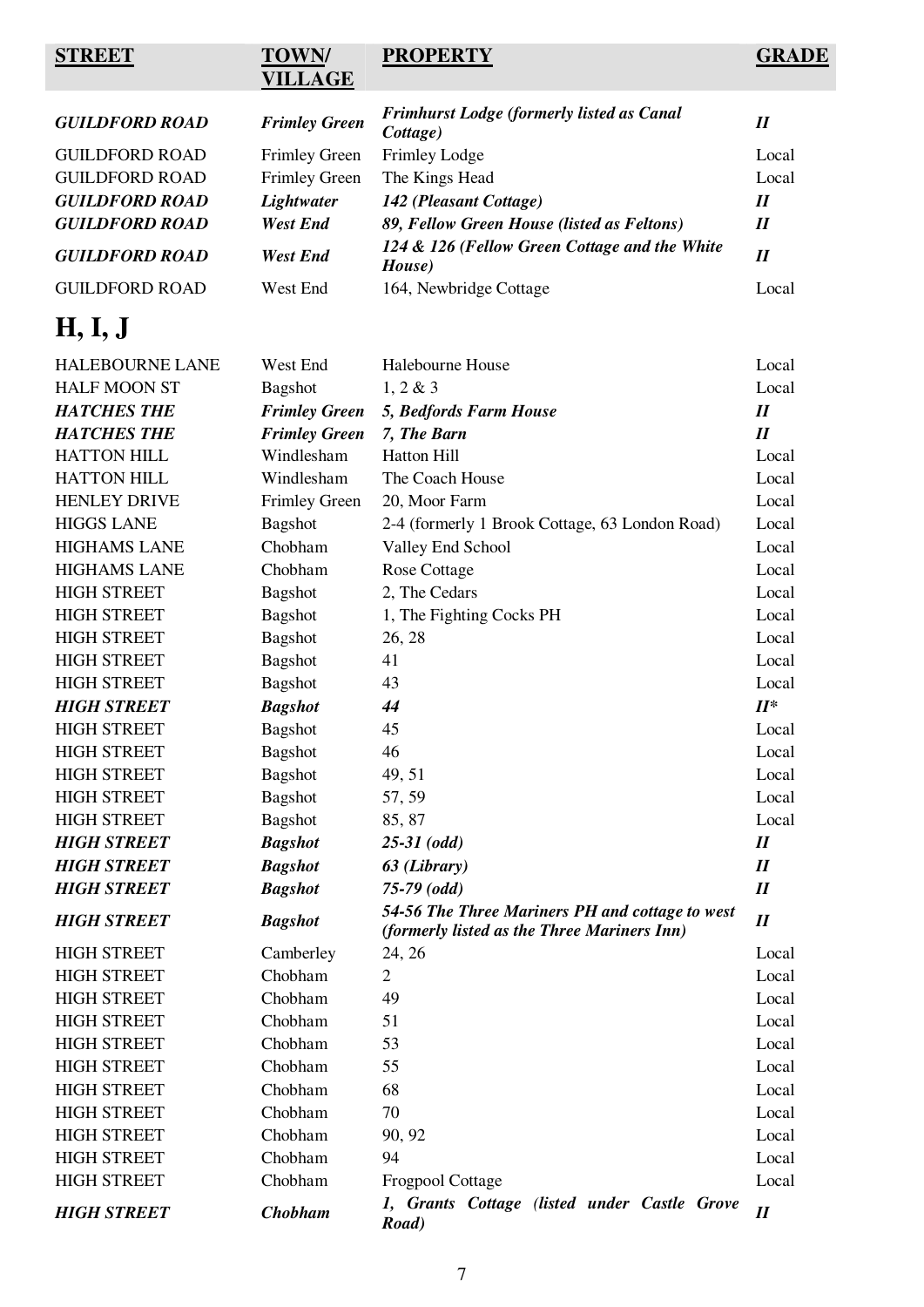| <b>STREET</b>                          | <b>TOWN/</b><br><b>VILLAGE</b> | <b>PROPERTY</b>                                                                            | <b>GRADE</b>               |
|----------------------------------------|--------------------------------|--------------------------------------------------------------------------------------------|----------------------------|
| <b>HIGH STREET</b>                     | <b>Chobham</b>                 | 96, Laurel Cottage and Cannon Cottage                                                      | $I\!I$                     |
| <b>HIGH STREET</b>                     | <b>Chobham</b>                 | 88 (Saddlers Halt)                                                                         | $I\!I$                     |
| <b>HIGH STREET</b>                     | <b>Chobham</b>                 | 58/60 (Cross & Herbert)                                                                    | $\boldsymbol{\mathit{II}}$ |
| <b>HIGH STREET</b>                     | <b>Chobham</b>                 | <b>The White Hart Inn</b>                                                                  | $I\!I$                     |
| <b>HIGH STREET</b>                     | <b>Chobham</b>                 | <b>Church of St. Lawrence</b>                                                              | $\boldsymbol{I}$           |
| <b>HIGH STREET</b>                     | <b>Chobham</b>                 | Moore Chest Tomb 20 yards south of Church of St<br><b>Lawrence</b>                         | $\boldsymbol{\mathit{II}}$ |
| <b>HIGH STREET</b>                     | <b>Chobham</b>                 | Moore Chest Tomb 22 yards south of Church of St<br>Lawrence                                | $\boldsymbol{\mathit{II}}$ |
| <b>HIGH STREET</b>                     | <b>Chobham</b>                 | 40-42(even) (listed as Tarrystone Antiques)                                                | I                          |
| <b>HIGH STREET</b>                     | <b>Chobham</b>                 | 26-32 (even) (listed as Chancellors, Gemmas<br><b>Fashions, National Westminster Bank)</b> | $I\!I$                     |
| <b>HIGH STREET</b>                     | <b>Chobham</b>                 | 24 (listed as Holly Style Antiques)                                                        | $I\!I$                     |
| <b>HIGH STREET</b>                     | <b>Chobham</b>                 | 14-22 (even) Four Seasons Restaurant                                                       | $I\!I$                     |
| <b>HIGH STREET</b>                     | <b>Chobham</b>                 | <b>Frogpool House</b>                                                                      | $I\!I$                     |
| <b>HIGH STREET</b>                     | <b>Chobham</b>                 | <b>Garden Wall to Frogpool House (See also Bagshot</b><br>Road)                            | I                          |
| <b>HIGH STREET</b>                     | <b>Chobham</b>                 | $83-89$ (odd))                                                                             | $I\!I$                     |
| <b>HIGH STREET</b>                     | <b>Chobham</b>                 | 69-71 (listed as The Baker and Penny Farthing<br>Antiques)<br>59-61                        | $I\!I$                     |
| <b>HIGH STREET</b>                     | <b>Chobham</b>                 | (listed as Bridal House, Chobham Antiques and J<br>E Ingram)                               | $\boldsymbol{\mathit{II}}$ |
| <b>HIGH STREET</b>                     | <b>Chobham</b>                 | 45-47 (The Sun Public House)                                                               | $I\!I$                     |
| <b>HIGH STREET</b>                     | <b>Chobham</b>                 | 23-31(odd) (listed as Lynton House and Colmans<br>Shop)                                    | $I\!I$                     |
| <b>HIGH STREET</b>                     | <b>Chobham</b>                 | 5, El Laurel (listed as Myrtle Cottage)                                                    | $I\!I$                     |
| <b>HIGH STREET</b>                     | West End                       | 5, Vine Cottage                                                                            | Local                      |
| See also Frimley High<br><b>Street</b> |                                |                                                                                            |                            |
| <b>HOOKSTONE LANE</b>                  | <b>West End</b>                | <b>Hookstone Farm House</b>                                                                | $\boldsymbol{\mathit{II}}$ |
| <b>HOOKSTONE LANE</b>                  | <b>West End</b>                | <b>Barn 20 yards from Hookstone Farm House</b>                                             | $I\!I$                     |
| $\bf K$                                |                                |                                                                                            |                            |
| <b>KENNEL LANE</b>                     | Windlesham                     | <b>Walnut Tree Farm House</b>                                                              | $\boldsymbol{\mathit{II}}$ |
| <b>KINGSMEAD</b>                       | <b>Frimley Green</b>           | <b>Whitewells Farm House</b>                                                               | $I\!I$                     |
| L                                      |                                |                                                                                            |                            |
| LITTLE HEATH ROAD                      | <b>Chobham</b>                 | <b>Little Heath Farm House</b>                                                             | $I\!I$                     |
| <b>LONDON ROAD</b>                     | <b>Bagshot</b>                 | 3, Sunningdale Lodge & gates<br>and pillars (Bagshot Park)                                 | Local                      |
| <b>LONDON ROAD</b>                     | <b>Bagshot</b>                 | 5, Station Lodge & gates and Pillars (Bagshot Park)                                        | Local                      |
| <b>LONDON ROAD</b>                     | <b>Bagshot</b>                 | $4-10$ (even)                                                                              | Local                      |
| <b>LONDON ROAD</b>                     | <b>Bagshot</b>                 | 1 Brook Cottage, 63 London Road (now known as<br>2-4 Higgs Lane)                           | Local                      |
| <b>LONDON ROAD</b>                     | <b>Bagshot</b>                 | 94, Bagshot Methodist Church                                                               | Local                      |
| <b>LONDON ROAD</b>                     | <b>Bagshot</b>                 | <b>Bagshot Park Mansion</b>                                                                | $I\!I$                     |
| <b>LONDON ROAD</b>                     | <b>Bagshot</b>                 | 105, Little Yews                                                                           | Local                      |
| <b>LONDON ROAD</b>                     | <b>Bagshot</b>                 | 128, Connaught Court                                                                       | Local                      |
| <b>LONDON ROAD</b>                     | <b>Bagshot</b>                 | 129, Clarefield Cottage                                                                    | Local                      |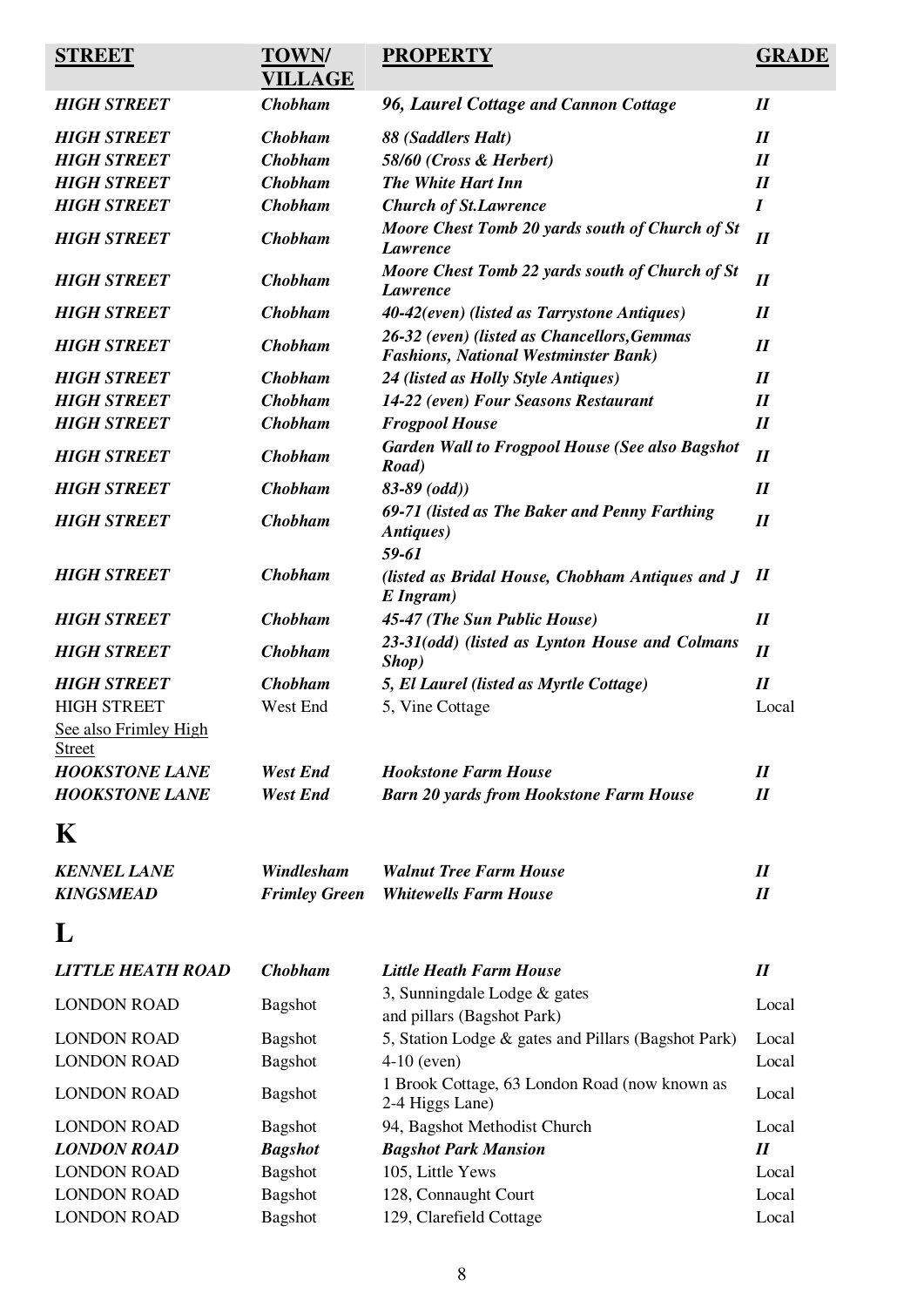| <b>STREET</b>      | <b>TOWN/</b><br><b>VILLAGE</b> | <b>PROPERTY</b>                                                                            | <b>GRADE</b>               |
|--------------------|--------------------------------|--------------------------------------------------------------------------------------------|----------------------------|
| <b>LONDON ROAD</b> | <b>Bagshot</b>                 | 161 and 163                                                                                | Local                      |
| <b>LONDON ROAD</b> | <b>Bagshot</b>                 | 173, The Foresters Arms                                                                    | Local                      |
| <b>LONDON ROAD</b> | <b>Bagshot</b>                 | Home Farm, Bagshot Park                                                                    | Local                      |
| <b>LONDON ROAD</b> | <b>Camberley</b>               | Remains of Obelisk (listed as' in grounds of<br><b>St. Tarcisius School')</b>              | $I\!I$                     |
| <b>LONDON ROAD</b> | <b>Camberley</b>               | <b>Entrance Lodges to Royal Military Academy</b>                                           | $I\!I$                     |
| <b>LONDON ROAD</b> | <b>Camberley</b>               | <b>The Staff College</b>                                                                   | $I\!I$                     |
| <b>LONDON ROAD</b> | <b>Camberley</b>               | Gates and gate-piers to main front of Staff College                                        | $I\!I$                     |
| <b>LONDON ROAD</b> | <b>Camberley</b>               | Lamp Post east of main entrance Lodge to Royal<br><b>Military Academy</b>                  | I                          |
| <b>LONDON ROAD</b> | <b>Camberley</b>               | Lamp Post west of main entrance to Royal<br><b>Military Academy</b>                        | $I\!I$                     |
| <b>LONDON ROAD</b> | <b>Camberley</b>               | Lamp Post 8 yards east of war Memorial in Staff<br>College(Grid Ref. SU 87216082)          | $I\!I$                     |
| <b>LONDON ROAD</b> | <b>Camberley</b>               | Lamp Post 40 yards south of Staff College (Grid<br>Ref. SU 87236086)                       | $I\!I$                     |
| <b>LONDON ROAD</b> | <b>Camberley</b>               | Lamp Post 15 yards South east of Staff College                                             | $I\!I$                     |
| <b>LONDON ROAD</b> | <b>Camberley</b>               | Lamp Post 40 yards west of Staff College                                                   | $I\!I$                     |
| <b>LONDON ROAD</b> | <b>Camberley</b>               | <b>Church of St. Michael, York Town</b>                                                    | $I\!I$                     |
| <b>LONDON ROAD</b> | <b>Camberley</b>               | <b>Gates and gate piers to Royal Military Academy</b>                                      | $I\!I$                     |
| <b>LONDON ROAD</b> | <b>Camberley</b>               | <b>Entrance Lodge to Royal Military Academy</b>                                            | $I\!I$                     |
| <b>LONDON ROAD</b> | <b>Camberley</b>               | <b>Staff College House &amp; attached basement railings,</b><br><b>Staff College</b>       | $I\!I$                     |
| <b>LONDON ROAD</b> | <b>Camberley</b>               | The Terrace, 1                                                                             | $I\!I$                     |
| <b>LONDON ROAD</b> | <b>Camberley</b>               | The Terrace, 2                                                                             | $I\!I$                     |
| <b>LONDON ROAD</b> | <b>Camberley</b>               | The Terrace, 3                                                                             | $I\!I$                     |
| <b>LONDON ROAD</b> | <b>Camberley</b>               | The Terrace, 4                                                                             | $I\!I$                     |
| <b>LONDON ROAD</b> | <b>Camberley</b>               | The Terrace, 5                                                                             | I                          |
| <b>LONDON ROAD</b> | <b>Camberley</b>               | The Terrace, 6                                                                             | $\boldsymbol{\mathit{II}}$ |
| <b>LONDON ROAD</b> | <b>Camberley</b>               | The Terrace, 7                                                                             | $\boldsymbol{\mathit{II}}$ |
| <b>LONDON ROAD</b> | <b>Camberley</b>               | The Terrace, 8                                                                             | $I\!I$                     |
| <b>LONDON ROAD</b> | <b>Camberley</b>               | The Terrace, 9                                                                             | $I\!I$                     |
| <b>LONDON ROAD</b> | <b>Camberley</b>               | The Terrace, 11                                                                            | $I\!I$                     |
| <b>LONDON ROAD</b> | <b>Camberley</b>               | The Terrace, 12                                                                            | $I\!I$                     |
| <b>LONDON ROAD</b> | <b>Camberley</b>               | The Terrace, 12a                                                                           | $\boldsymbol{\mathit{II}}$ |
| <b>LONDON ROAD</b> | <b>Camberley</b>               | Woodcote, 33-35                                                                            | $I\!I$                     |
| <b>LONDON ROAD</b> | Camberley                      | 479, The Crown                                                                             | Local                      |
| <b>LONDON ROAD</b> | Camberley                      | Milestone at 451                                                                           | Local                      |
| <b>LONDON ROAD</b> | Camberley                      | Islamic Centre (listed as St. Gregory's R.C.<br>First School)                              | Local                      |
| <b>LONDON ROAD</b> | Camberley                      | 281                                                                                        | Local                      |
| <b>LONDON ROAD</b> | Camberley                      | Memorial, London Road Recreation Ground                                                    | Local                      |
| <b>LONDON ROAD</b> | Camberley                      | 229, 231 London Road and 1-5 Grand Ave                                                     | Local                      |
| <b>LONDON ROAD</b> | <b>Camberley</b>               | <b>Church of St Tarcisius (originally listed under</b><br>Lower Charles Street, see below) | $I\!I$                     |
| <b>LONDON ROAD</b> | Camberley                      | 227, The Vicarage                                                                          | Local                      |
| <b>LONDON ROAD</b> | Camberley                      | 65, Doonaree                                                                               | Local                      |
| <b>LONDON ROAD</b> | Camberley                      | Concrete Elephant                                                                          | Local                      |
| <b>LONDON ROAD</b> | Windlesham                     | <b>Hall Grove School</b>                                                                   | $I\!I$                     |
| <b>LONDON ROAD</b> | Windlesham                     | Windlesham Cottage                                                                         | Local                      |
| <b>LONDON ROAD</b> | Windlesham                     | Coach House adjacent to Windlesham Cottage                                                 | Local                      |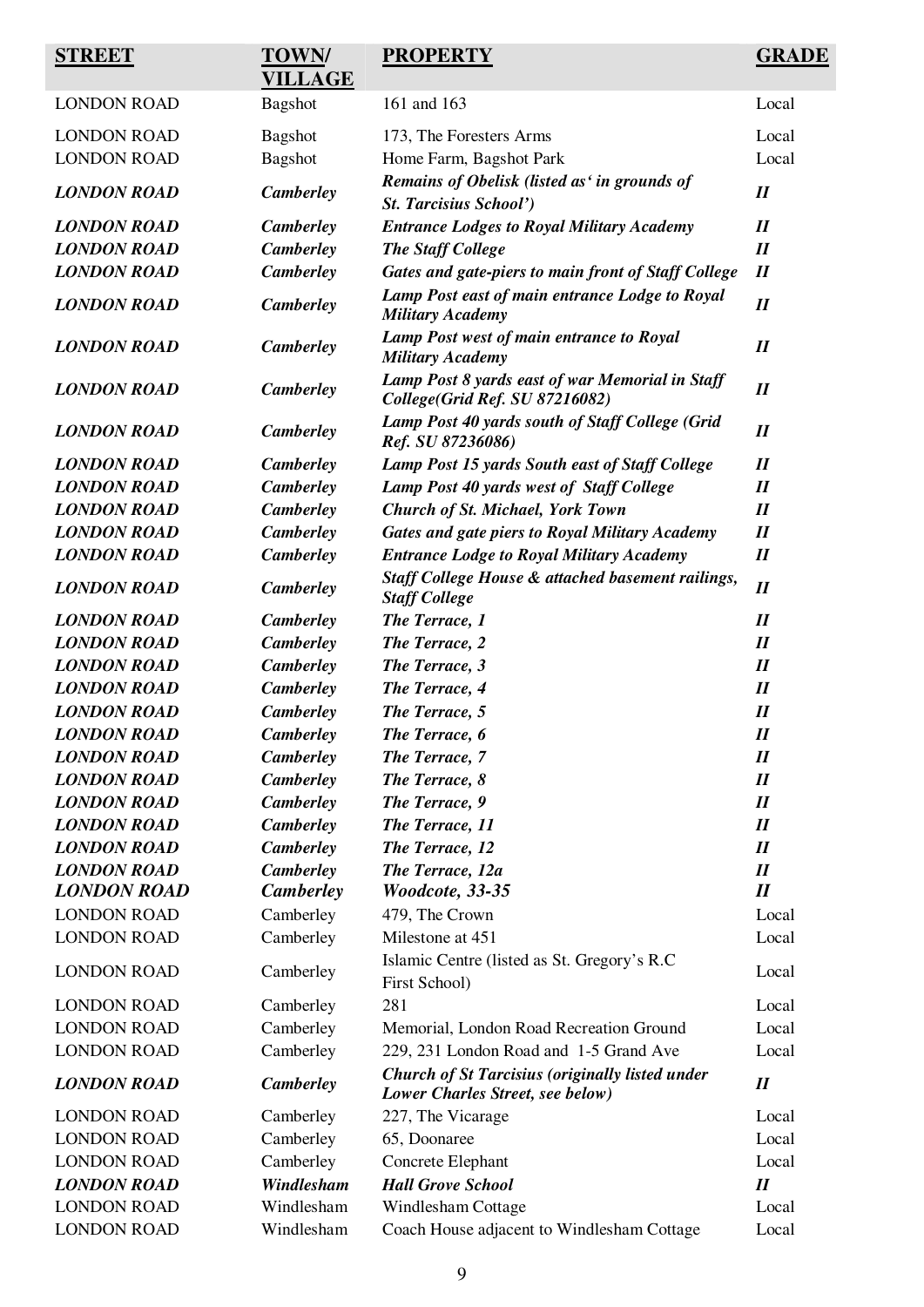| STREET                   | <b>TOWN/</b><br><b>VILLAGE</b> | <b>PROPERTY</b>                                                              | GRADE                      |
|--------------------------|--------------------------------|------------------------------------------------------------------------------|----------------------------|
|                          |                                | <b>Church of St Tarcisius (but see also under</b>                            |                            |
| <b>LOWER CHARLES ST</b>  | <b>Camberley</b>               | <b>London Road</b> )                                                         | $\boldsymbol{\mathit{II}}$ |
| <b>LUCAS GREEN ROAD</b>  | West End                       | Furze Farm (off) Lucas Green Road                                            | Local                      |
| <b>LUCAS GREEN ROAD</b>  | West End                       | Glencroft                                                                    | Local                      |
| <b>LUCAS GREEN ROAD</b>  | <b>West End</b>                | <b>Manor Cottage</b>                                                         | $I\!I$                     |
| <b>LUCAS GREEN ROAD</b>  | West End                       | <b>Lucas Green Manor House (including Barn to</b><br>right end)              | $\boldsymbol{\mathit{II}}$ |
| <b>LUCAS GREEN ROAD</b>  | <b>West End</b>                | <b>Barn 2 yards east of Lucas Green Manor House</b>                          | $\boldsymbol{\mathit{II}}$ |
| <b>LUCAS GREEN ROAD</b>  | <b>West End</b>                | Granary and Dovecot 20 yards south west of<br><b>Lucas Green Manor House</b> | $\boldsymbol{\mathit{II}}$ |
| M                        |                                |                                                                              |                            |
| MAULTWAY, THE            | Camberley                      | Yockley House, 76                                                            | Local                      |
| <b>MIDDLETON ROAD</b>    | Camberley                      | East Brook House, Brook Lawn                                                 | Local                      |
| <b>MINCING LANE</b>      | <b>Chobham</b>                 | 2 (Three Ways Cottage)                                                       | $\boldsymbol{\mathit{II}}$ |
| <b>MINCING LANE</b>      | <b>Chobham</b>                 | 32 (Wayside Cottage)                                                         | $I\!I$                     |
| <b>MINCING LANE</b>      | <b>Chobham</b>                 | 35 (Old Cottage)                                                             | $\boldsymbol{\mathit{II}}$ |
| <b>MINCING LANE</b>      | <b>Chobham</b>                 | <b>Paradise Farm House</b>                                                   | I                          |
| <b>MINCING LANE</b>      | <b>Chobham</b>                 | <b>Westways Farm House</b>                                                   | $\boldsymbol{\mathit{II}}$ |
| <b>MINCING LANE</b>      | Chobham                        | 12 Mincing Lane Farm                                                         | Local                      |
| <b>MYTCHETT PLACE RD</b> | Mytchett                       | <b>Mytchett Place</b>                                                        | Local                      |
| N                        |                                |                                                                              |                            |
| NEW ENGLAND HILL         | West End                       | <b>Heather Hills</b>                                                         | Local                      |
| NEW ENGLAND HILL         | West End                       | <b>Ivy Dene</b>                                                              | Local                      |
|                          |                                |                                                                              |                            |

| <b>OLD BISLEY ROAD</b> | Camberley                         | The Ridgewood Centre    | Local |
|------------------------|-----------------------------------|-------------------------|-------|
| <b>OLD CHERTSEY RD</b> | <b>Chobham</b>                    | <b>Fishpool Cottage</b> |       |
| OLD GUILDFORD RD       | <b>Frimley Green</b> The Old Mill |                         |       |

# **P, Q**

| <b>PARK STREET</b>   | <b>Camberley</b> | Witwood                                                      | $\boldsymbol{\mathit{II}}$ |
|----------------------|------------------|--------------------------------------------------------------|----------------------------|
| <b>PENNYPOT LANE</b> | <b>Chobham</b>   | <b>Pennypot Cottage</b>                                      | I                          |
| PENNY POT LANE       | Chobham          | Cottage on the Bend                                          | Local                      |
| <b>PENNYPOT LANE</b> | <b>Chobham</b>   | <b>Yew Tree Cottage</b>                                      | $\boldsymbol{\mathit{II}}$ |
| <b>PENNYPOT LANE</b> | West End         | <b>Hatchgate Farm House</b>                                  | $\boldsymbol{\mathit{II}}$ |
| <b>PHILPOT LANE</b>  | <b>Chobham</b>   | <b>Brooklands Cottage</b>                                    | $\boldsymbol{\mathit{II}}$ |
| <b>PHILPOT LANE</b>  | <b>Chobham</b>   | <b>Brooklands House (listed as Brooklands Farm</b><br>House) | $\boldsymbol{\mathit{II}}$ |
| <b>PHILPOT LANE</b>  | <b>Chobham</b>   | <b>Barn opposite Brooklands House</b>                        | $\boldsymbol{\mathit{II}}$ |
| <b>PHILPOT LANE</b>  | <b>Chobham</b>   | <b>Former dairy buildings at Brooklands Farm</b>             | $\boldsymbol{\mathit{II}}$ |
| <b>PHILPOT LANE</b>  | <b>Chobham</b>   | <b>Cedar House</b>                                           | I                          |
| PHILPOT LANE         | Chobham          | <b>Emmetts Mill</b>                                          | Local                      |
| PORTSMOUTH ROAD      | Camberley        | 2, 4 Collingwood Grange Cottages                             | Local                      |
| PORTSMOUTH ROAD      | Camberley        | 9, Collingwood Grange                                        | Local                      |
| PORTSMOUTH ROAD      | Camberley        | 42, East Lodge                                               | Local                      |
| PORTSMOUTH ROAD      | Camberley        | 3, Surrey House                                              | Local                      |
| PORTSMOUTH ROAD      | Camberley        | 104, (formerly Tekels Lodge)                                 | Local                      |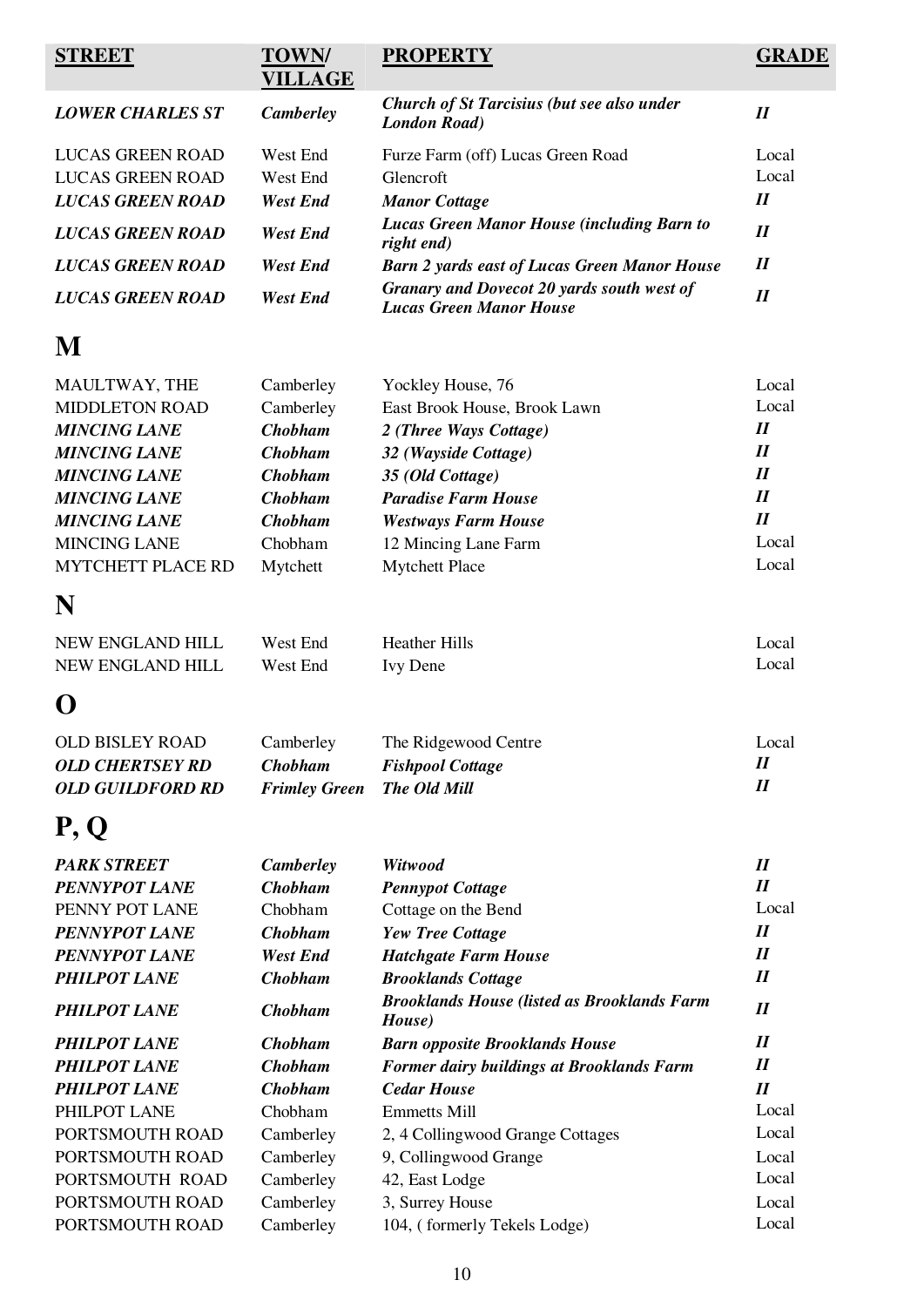| <b>STREET</b>             | <b>TOWN/</b><br><b>VILLAGE</b> | <b>PROPERTY</b>                                                  | <b>GRADE</b>               |
|---------------------------|--------------------------------|------------------------------------------------------------------|----------------------------|
| <b>PORTSMOUTH ROAD</b>    | <b>Frimley</b>                 | 105/107 Old Rectory House (listed as The Old<br><b>Rectory</b> ) | $\boldsymbol{\mathit{II}}$ |
| PORTSMOUTH ROAD           | Frimley                        | Milestone opposite Frimley Park Hospital                         | Local                      |
| POUND LANE                | Windlesham                     | <b>Box Cottage</b>                                               | Local                      |
| POUND LANE                | Windlesham                     | Penny Cottage                                                    | Local                      |
| <b>POUND LANE</b>         | Windlesham                     | <b>Pound Cottage</b>                                             | $I\!I$                     |
| <b>POUND LANE</b>         | Windlesham                     | <b>Pound Meadow</b>                                              | $I\!I$                     |
| R                         |                                |                                                                  |                            |
| <b>RECTORY LANE</b>       | Windlesham                     | <b>Kenworthy Cottage (listed as Nursery Cottage)</b>             | $I\!I$                     |
| <b>RECTORY LANE</b>       | Windlesham                     | Windlesham Manor and Apple Cottage                               | Local                      |
| <b>RED ROAD</b>           | West End                       | High Lodge                                                       | Local                      |
| <b>RYE GROVE</b>          | Windlesham                     | <b>Manor Farm Cottages</b>                                       | Local                      |
| S                         |                                |                                                                  |                            |
| <b>SANDPIT HALL ROAD</b>  | Chobham                        | Sandpit Hall                                                     | Local                      |
| <b>SCHOOL LANE</b>        | Bagshot                        | Mortuary Chapel                                                  | Local                      |
| <b>SCHOOL ROAD</b>        | Windlesham                     | <b>Thatched Cottage</b>                                          | Local                      |
| <b>SCOTTS GROVE ROAD</b>  | <b>Chobham</b>                 | <b>Scotts Grove House</b>                                        | $I\!I$                     |
| <b>SHAFTESBURY ROAD</b>   | <b>Bisley</b>                  | <b>Heathcote</b>                                                 | $I\!I$                     |
| <b>SHAFTESBURY ROAD</b>   | <b>Bisley</b>                  | <b>Bullhausen Farm House</b>                                     | $I\!I$                     |
| <b>SNOWS RIDE</b>         | Windlesham                     | Woodcote House                                                   | Local                      |
| <b>SNOWS RIDE</b>         | Windlesham                     | Woodcote Lodge                                                   | Local                      |
| <b>SQUARE THE</b>         | <b>Bagshot</b>                 | 1, Duncan Hamilton & Co                                          | Local                      |
| <b>SQUARE THE</b>         | Bagshot                        | 2, Mossops Solicitors                                            | Local                      |
| <b>SQUARE THE</b>         | <b>Bagshot</b>                 | Signpost & Lamp                                                  | Local                      |
| <b>STAFFORD LAKE</b>      | <b>Bisley</b>                  | Princess Christian Homes and Training Centre                     | Local                      |
| <b>STAFFORD LAKE</b>      | <b>Bisley</b>                  | <b>Strawberry Farm</b>                                           | Local                      |
| <b>STANYARDS LANE</b>     | <b>Chobham</b>                 | <b>Stanyards Cottage</b>                                         | $I\!I$                     |
| <b>STATION ROAD</b>       | Bagshot                        | Bagshot Railway Station & Canopy on Down Line                    | Local                      |
| <b>STATION ROAD</b>       | Chobham                        | The Cottage                                                      | Local                      |
| <b>STATION ROAD</b>       | Chobham                        | Chobham Village Hall                                             | Local                      |
| <b>STATION ROAD</b>       | Chobham                        | St. Nicholas Cottage                                             | Local                      |
| <b>STATION ROAD</b>       | Chobham                        | <b>Coxhill Manor</b>                                             | Local                      |
| <b>ST CATHERINES ROAD</b> | <b>Frimley Green</b>           | <b>St Catherines Residential Home</b>                            | Local                      |
| <b>ST CATHERINES ROAD</b> | <b>Frimley Green</b>           | Wykeham Park House & Richmond House                              | Local                      |
| <b>STEEP HILL</b>         | <b>Chobham</b>                 | <b>Burrow Hill Farm House</b>                                    | $\boldsymbol{\mathit{II}}$ |
| <b>STEEP HILL</b>         | <b>Chobham</b>                 | <b>Home Farm House</b>                                           | $I\!I$                     |
| <b>STEEP HILL</b>         | <b>Chobham</b>                 | The Old Cottage in the grounds of Frogshole<br>Cottage           | $I\!I$                     |
| <b>STONEHILL ROAD</b>     | <b>Chobham</b>                 | <b>Stanners Hill Farm House</b>                                  | $I\!I$                     |
| <b>STONEHILL ROAD</b>     | <b>Chobham</b>                 | <b>Barn 25 yards east of Stanners Hill Farm House</b>            | $I\!I$                     |
| <b>STREET'S HEATH</b>     | West End                       | 26, Walnut Tree Cottage                                          | Local                      |
| <b>STURT ROAD</b>         | <b>Frimley Green</b>           | <b>Church of St Andrew</b>                                       | $I\!I$                     |
| SUNNINGHILL ROAD          | Windlesham                     | Coombe Edge                                                      | Local                      |
| T                         |                                |                                                                  |                            |

| <b>TEKELS PARK</b> | Camberley | 12 Tekels Park | Local |
|--------------------|-----------|----------------|-------|
| TEKELS PARK        | Camberley | Wall           | Local |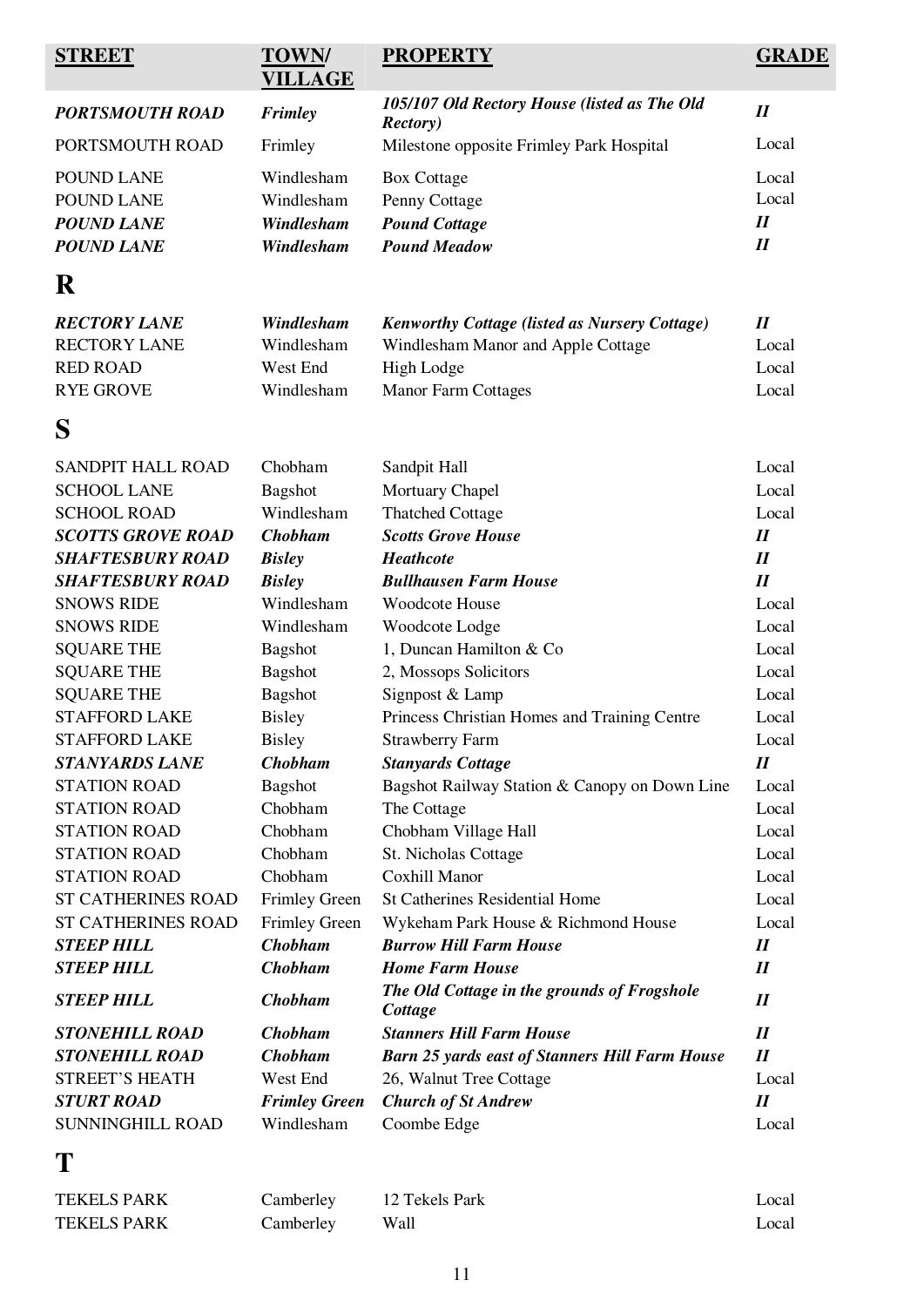**STREET TOWN/ VILLAGE**

**PROPERTY GRADE**

THE HATCHES (see under Hatches, The)

# **U**

| UPPER CHOBHAM RD        | Camberley | 232 & 234 Heatherside House and Heatherside<br>Court, Augustus Gardens | Local |
|-------------------------|-----------|------------------------------------------------------------------------|-------|
| <b>UPPER CHOBHAM RD</b> | Camberley | 256, 258, 260                                                          | Local |
| <b>UPPER GORDON RD</b>  | Camberley | 27, Lochnabo                                                           | Local |
| <b>UPPER GORDON RD</b>  | Camberley | $7-25$ (odd) (with 39, 41 Upper Park Rd)                               | Local |
| <b>UPPER GORDON RD</b>  | Camberley | 2, Curraghyoe                                                          | Local |
| <b>UPPER PARK ROAD</b>  | Camberley | 39, 41                                                                 | Local |

# **V**

| <i>VALLEY END</i>        | Chobham | <b>Church of St. Saviour</b> |  |
|--------------------------|---------|------------------------------|--|
| <i><b>VALLEY END</b></i> | Chobham | The Old Vicarage             |  |

# **W, X, Y, Z**

| <b>WATCHETTS DRIVE</b> | Camberley       | 63, Hacklane Farm                                                                           | Local                      |
|------------------------|-----------------|---------------------------------------------------------------------------------------------|----------------------------|
| <b>WESTWOOD ROAD</b>   | Windlesham      | Teesdale (listed as Benjamin's Mount) and<br>attached steps                                 | $II^*$                     |
| <b>WESTWOOD ROAD</b>   | Windlesham      | <b>High Chimneys</b>                                                                        | $\boldsymbol{\mathit{II}}$ |
| <b>WESTWOOD ROAD</b>   | Windlesham      | <b>Lennoxwoood</b>                                                                          | $\boldsymbol{\mathit{II}}$ |
| <b>WILLOW GREEN</b>    | <b>West End</b> | <b>Fellow Green</b>                                                                         | $\boldsymbol{\mathit{II}}$ |
| <b>WINDLESHAM ROAD</b> | <b>Chobham</b>  | <b>Biddles Farm House</b>                                                                   | I                          |
| <b>WINDLESHAM ROAD</b> | <b>Chobham</b>  | Barn 10 yards north of Biddles Farm House                                                   | I                          |
| <b>WINDLESHAM ROAD</b> | <b>Chobham</b>  | <b>Barn 30 yards north west of Biddles Farm House</b>                                       | $\boldsymbol{\mathit{II}}$ |
| <b>WINDLESHAM ROAD</b> | <b>Chobham</b>  | <b>Buckstone Farm House</b>                                                                 | $\boldsymbol{\mathit{II}}$ |
| <b>WINDLESHAM ROAD</b> | <b>Chobham</b>  | <b>Clock Tower 350 yards north east of Westcroft</b><br>Park                                | $\boldsymbol{H}$           |
| <b>WINDLESHAM ROAD</b> | <b>Chobham</b>  | <b>Steep Acre Farm</b>                                                                      | $\boldsymbol{\mathit{II}}$ |
| <b>WINDLESHAM ROAD</b> | Chobham         | Gates at entrance to Westcroft Park                                                         | Local                      |
| <b>WINDLESHAM ROAD</b> | <b>Chobham</b>  | <b>Woods Farm House</b>                                                                     | $\boldsymbol{H}$           |
| <b>WINDSOR ROAD</b>    | <b>Chobham</b>  | <b>Aden Cottage and the Homestead</b>                                                       | $\boldsymbol{\mathit{II}}$ |
| <b>WINDSOR ROAD</b>    | <b>Chobham</b>  | <b>Dial House</b>                                                                           | I                          |
| <b>WINDSOR ROAD</b>    | <b>Chobham</b>  | 6, (Northbourne)                                                                            | I                          |
| <b>WINDSOR ROAD</b>    | <b>Chobham</b>  | 44, Fowlers Wells Farm (listed as Fowlers Wells<br><b>Farmhouse under Fowlers Wells Rd)</b> | $\boldsymbol{\mathit{II}}$ |
| <b>WINDSOR ROAD</b>    | <b>Chobham</b>  | 56, Fowler Wells (listed under Fowlers Wells<br>Road)                                       | $\boldsymbol{\mathit{II}}$ |
| <b>WINDSOR ROAD</b>    | <b>Chobham</b>  | <b>The Cloche Hat Restaurant</b>                                                            | I                          |
| <b>WINDSOR ROAD</b>    | <b>Chobham</b>  | <b>Pump at Windsor Road Burrow Hill (Grid Ref</b><br>97076293)                              | I                          |
| <b>WINDSOR ROAD</b>    | Chobham         | Quince Cottage, 85                                                                          | Local                      |
| <b>WINDSOR ROAD</b>    | <b>Chobham</b>  | Wayside                                                                                     | I                          |
| <b>WOODCOCK LANE</b>   | <b>Chobham</b>  | <b>Fosters Farm (listed as The Cottage)</b>                                                 | $\boldsymbol{\mathit{II}}$ |
|                        |                 |                                                                                             |                            |